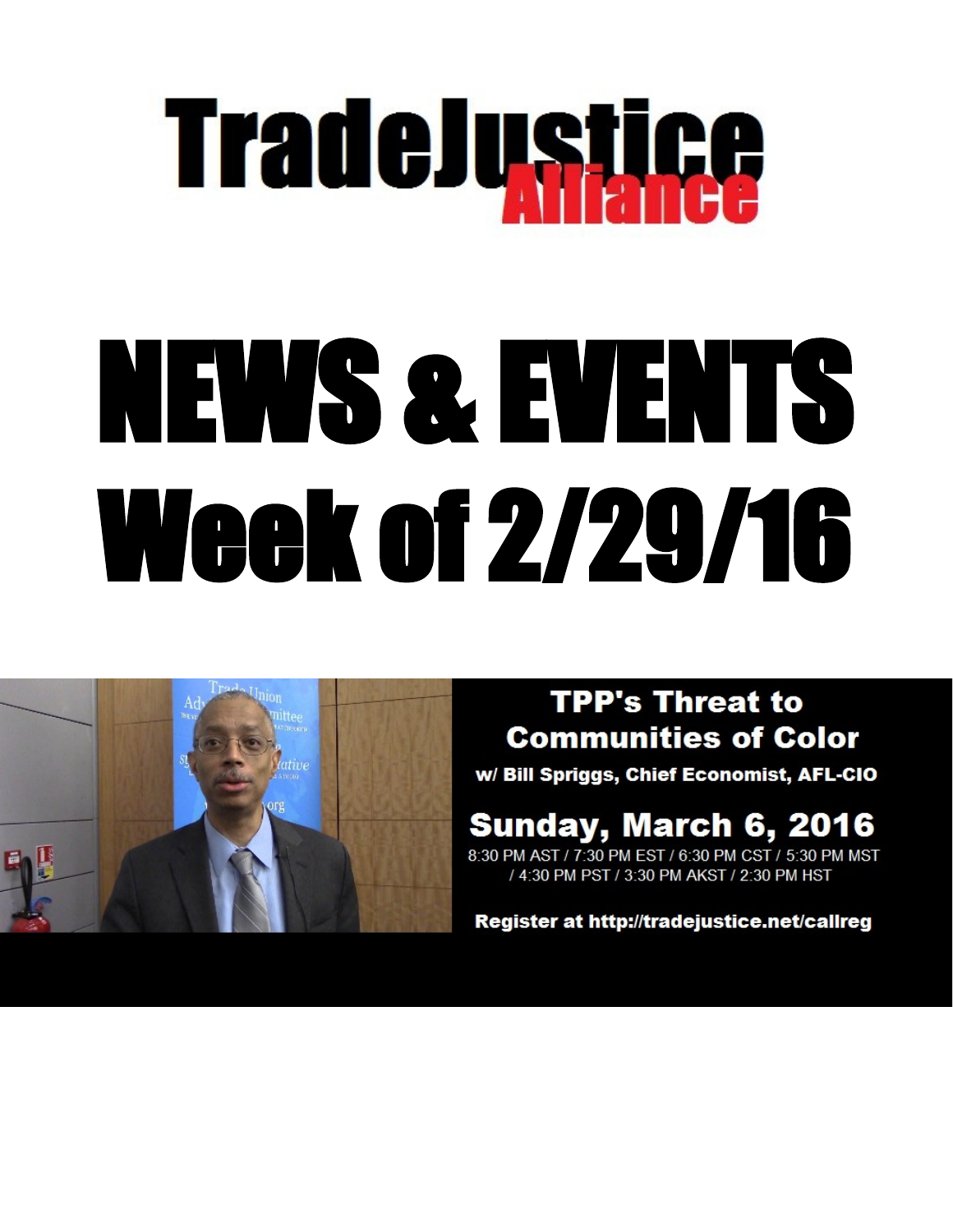### UPCOMING EVENTS

**Tuesday, March 1, 2016, 9 PM: [TPP Twitterstorm](https://www.facebook.com/events/552962168200035/?action_history=null&ref=4)**

Location: Your Twitter account.

**Wednesday, March 2, 2016, 9 PM: [Flush the TPP's National TPP Resistance Call](https://www.facebook.com/events/1724251337788700/?action_history=null&ref=4)** Location: Your Phone and computer - register [here](http://myaccount.maestroconference.com/conference/register/G6P276A1T572ZZOC)

**Sunday, March 6, 2016, 7:30 PM: [#TPPSundayWebinar: TPP's threat to communities of color w/](https://www.facebook.com/events/554935241353887/) [Bill Spriggs \(AFL-CIO Chief Economist\)](https://www.facebook.com/events/554935241353887/)** Location: Your phone and computer.

**Tuesday, March 8, 2016, 9PM: [TPP Twitterstorm](https://www.facebook.com/events/557843531059056/?action_history=null&ref=4)** Location: Your Twitter account.

**Wednesday, March 9, 2016, 9PM: [Flush the TPP's National TPP Resistance Call](https://www.facebook.com/events/902932196491710/?action_history=null&ref=4)** Location: Your Phone and computer - register [here](http://myaccount.maestroconference.com/conference/register/G6P276A1T572ZZOC)

**Tuesday, March 15, 2016, 9 PM: [TPP Twitterstorm](https://www.facebook.com/events/1743190202580617/?action_history=null&ref=4)** Location: Your Twitter account.

**Wednesday, March 16, 2016, 3PM: [National TPP Briefing Call: National TPP Briefing Call](https://www.facebook.com/events/454311611446422/)  [featuring Ilana Solomon](https://www.facebook.com/events/454311611446422/)** Location: Your phone - register [here](http://tinyurl.com/tppcalls) 

**Wednesday, March 16, 2016, 9 PM: [Flush the TPP's National TPP Resistance Call](https://www.facebook.com/events/1118997908141123/?action_history=null&ref=4)** Location: Your Phone and computer - register [here](http://myaccount.maestroconference.com/conference/register/G6P276A1T572ZZOC)



[Green Party: Congress must kill President Obama's Trans-Pacific Partnership trade deal \(Green Party](http://www.gp.org/green_party_congress_must_kill_president_obama_s_trans_pacific_partnership_trade_deal)  [US, Undated\)](http://www.gp.org/green_party_congress_must_kill_president_obama_s_trans_pacific_partnership_trade_deal)

[NEWS RELEASE: DOMESTIC MANUFACTURERS REJECT TRANS-PACIFIC PARTNERSHIP](http://www.prosperousamerica.org/news_release_domestic_manufacturers_reject_trans_pacific_partnership_deal_announced_today)  [DEAL ANNOUNCED TODAY \(Coalition for A Prosperous America, 10/5/15\)](http://www.prosperousamerica.org/news_release_domestic_manufacturers_reject_trans_pacific_partnership_deal_announced_today)

[The Failings of the Trans-Pacific Partnership \(TPP\) \(American Economic Alert, 1/26/16\)](http://americaneconomicalert.org/view_art.asp?Prod_ID=8093)

[Reding: TiSA is not about opening EU markets, but making others' less closed \(EurActive, 1/28/16\)](reding:%20TiSA%20is%20not%20about%20opening%20EU%20markets,+but+making+others%E2%80%99+less+closed)

[Chinese vice premier, U.S. treasury secretary discuss investment treaty, G20 summit \(Xinhuanet News,](http://news.xinhuanet.com/english/2016-02/04/c_135072438.htm)  [2/3/16\)](http://news.xinhuanet.com/english/2016-02/04/c_135072438.htm)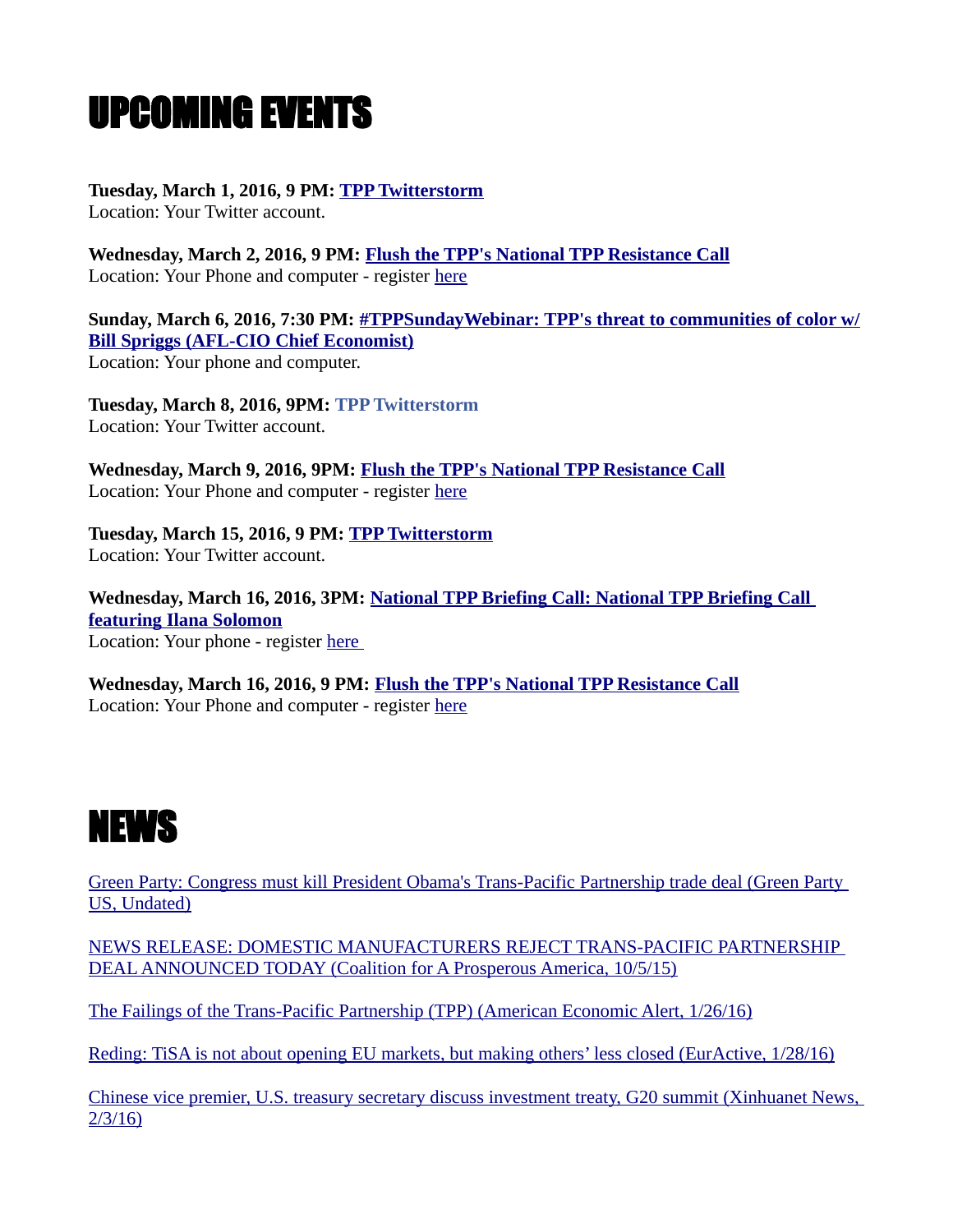[Parliament sets red lines for TiSA negotiations \(EurActive, 1/31/16\)](http://www.euractiv.com/section/trade-society/news/parliament-sets-red-lines-for-tisa-negotiations/)

[U.S. TRADE DEFICIT WITH CHINA SETS WHOPPING NEW RECORD IN 2015 \(Coalition for A](http://www.prosperousamerica.org/u_s_trade_deficit_with_china_sets_whopping_new_record_in_2015)  [Prosperous America, 2/5/16\)](http://www.prosperousamerica.org/u_s_trade_deficit_with_china_sets_whopping_new_record_in_2015)

[Why a New Trade Deal Has Put Genetically Modified Crop Concerns in the Spotlight \(Truthout,](http://www.truth-out.org/opinion/item/34777-why-a-new-trade-deal-has-put-gm-crop-concerns-in-the-spotlight)  [2/10/16\)](http://www.truth-out.org/opinion/item/34777-why-a-new-trade-deal-has-put-gm-crop-concerns-in-the-spotlight)

[Senate Sends Sweeping Trade Enforcement Bill to Obama \(The New York Times, 2/11/16\)](http://www.nytimes.com/2016/02/12/business/international/sweeping-trade-enforcement-law-gets-final-senate-approval.html)

 [Obama to sign AIPAC-promoted trade bill that legitimizes Israeli occupation and fights BDS](http://mondoweiss.net/2016/02/obama-to-sign-aipac-promoted-trade-bill-that-legitimizes-israeli-occupation-and-fights-bds/#sthash.gfXcuqda.dpuf)  [\(MondoWeiss, 2/12/16\)](http://mondoweiss.net/2016/02/obama-to-sign-aipac-promoted-trade-bill-that-legitimizes-israeli-occupation-and-fights-bds/#sthash.gfXcuqda.dpuf)

[Customs Bill Passes Senate, Promises Stronger Enforcement of Trade Laws \(Metal Miner, 2/11/16\)](https://agmetalminer.com/2016/02/11/customs-bill-clears-senate-promises-stronger-enforcement-of-trade-laws/)

[Statement by the Press Secretary on the Trade Facilitation and Trade Enforcement Act of 2015 \(The](https://www.whitehouse.gov/the-press-office/2016/02/11/statement-press-secretary-trade-facilitation-and-trade-enforcement-act)  [White House, 2/11/16\)](https://www.whitehouse.gov/the-press-office/2016/02/11/statement-press-secretary-trade-facilitation-and-trade-enforcement-act)

[TACD's recommendations on the proposed food safety chapter in TTIP \(2/19/16\)](http://tacd.org/tacds-recommendations-on-the-proposed-food-safety-chapter-in-ttip/)

[China, US vying for bigger role in regional trade deals \(EJInsight, 2/20/16\)](http://www.ejinsight.com/20160220-china-us-vying-bigger-role-regional-trade-deals/)

[Protests as fresh round of TTIP trade deal talks begin \(Euronews, 2/22/16\)](http://www.euronews.com/2016/02/22/protests-as-fresh-round-of-ttip-trade-deal-talks-begin/)

[WTO to Grant Nigeria Relief from Dumping \(Economy Watch, 2/22/16\)](http://www.economywatch.com/news/WTO-to-Grant-Nigeria-Relief-from-Dumping0222.html)

[TTIP: EU offered 97% cut on US tariffs, secret papers show \(EU Observer, 2/22/16\)](https://euobserver.com/economic/132376)

[WTO takes a wrong turn for development \(Down to Earth, 2/23/16\)](http://ase.tufts.edu/gdae/Pubs/rp/GC99Feb16Wise.pdf)

[EU poultry sector concerned about TTIP deal \(World Poultry, 2/23/16\)](http://www.worldpoultry.net/Broilers/Markets--Trade/2016/2/EU-poultry-sector-concerned-about-TTIP-deal-2765453W/)

[India likely to review FTAs after WTO's facilitation pact kicks in \(The Economic Times, 2/23/16\)](http://economictimes.indiatimes.com/news/economy/policy/india-likely-to-review-ftas-after-wtos-facilitation-pact-kicks-in/articleshow/51099708.cms)

 [Obama optimistic on TPP, pushes for votes \(POLITICO Morning Trade, 02/23/16\)](http://www.politico.com/tipsheets/morning-trade/2016/02/obama-optimistic-on-tpp-pushes-for-votes-republican-reality-check-eu-tariff-offer-comes-with-strings-attached-212841)

[Vilsack confident Congress will pass Pacific trade deal \(The Hill, 02/23/16\)](http://thehill.com/policy/finance/270507-vilsack-confident-congress-will-pass-pacific-trade-deal)

[Five reasons TTIP supporters are worried \(Left Foot Forward, 2/23/16\)](http://leftfootforward.org/2016/02/five-reasons-ttip-supporters-are-worried/)

[NGO warns TTIP could undermine chemicals safety policy \(2/23/16\)](https://chemicalwatch.com/45294/ngo-warns-ttip-could-undermine-chemicals-safety-policy)

[Zients suggests Obama could submit TPP bill before Congress is ready \(Politico Pro, 2/24/16\)](http://tradejustice.net/?page=Zieints)

[Obama signs bill banning US from importing goods produced by slave labor \(Reuters, 2/24/16\)](https://www.rawstory.com/2016/02/obama-signs-bill-banning-us-from-importing-goods-produced-by-slave-labor/)

[PH ratifies trade facilitation deal under WTO \(Inquirer.net, 2/24/16\)](http://business.inquirer.net/207510/ph-ratifies-trade-facilitation-deal-under-wto)